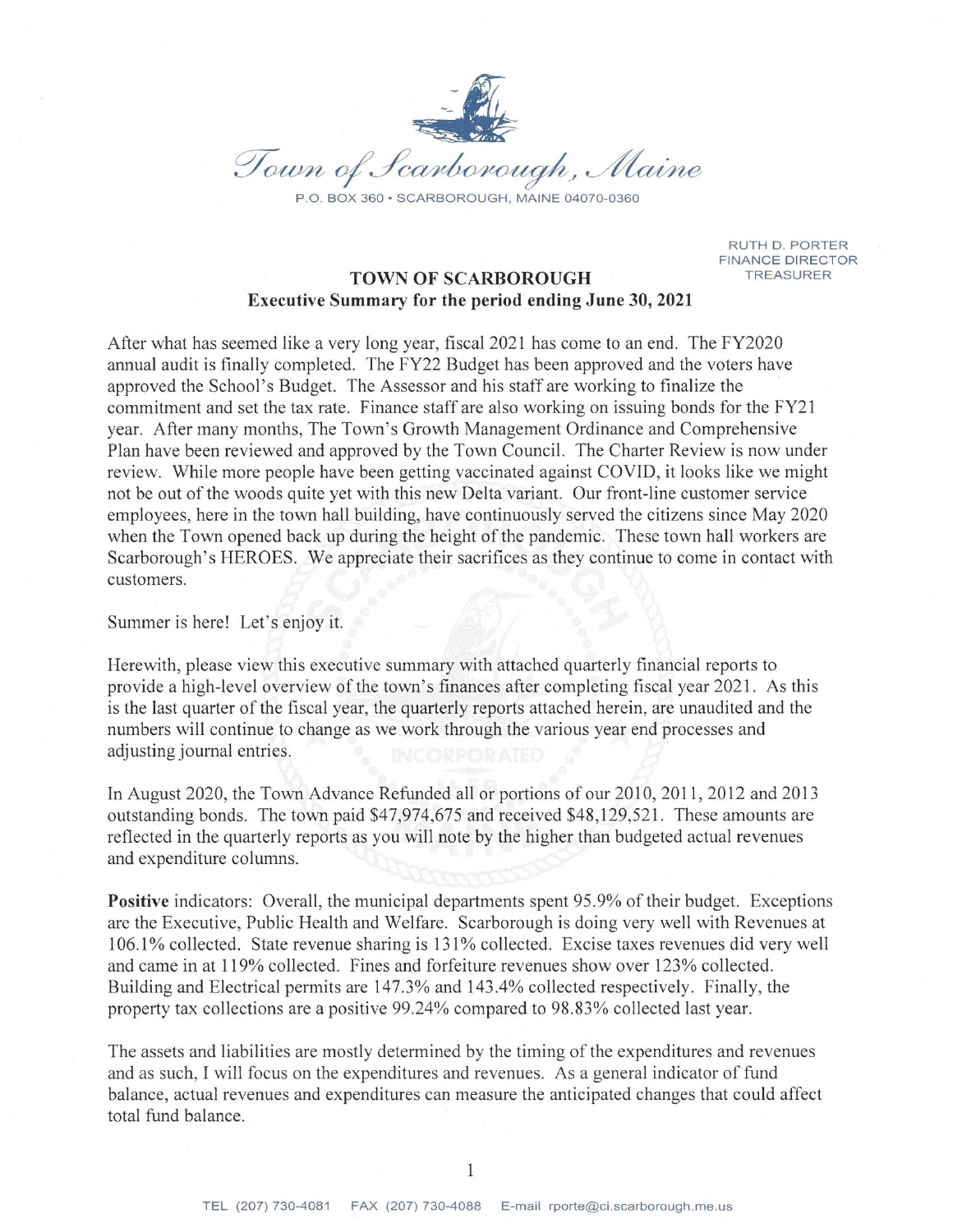Annually, the unassigned fund balance is updated. Per our fund balance policy, the Town's goal is to maintain unassigned fund balance equal to 10% of the prior year operating budget, not to fall below 8.33%. The 2021 operating budget total is \$96,034,595 thus making the fund balance 10% goal to be \$9,603,459. As of the June 30, 2020 audited financial statements, the Unassigned Fund Balance is \$7,701,960 or 8.02% of the 10% goal. Per the Financial and Fiscal Policy – Fund Balance Policy section, if the unassigned fund balance "drops below the established minimum level (8.33%), the Town Council will develop a plan to replenish the fund balance to the established minimum level within two years". To replenish the fund balance at the minimum level, we need to increase unassigned fund balance by \$297,722. To bring us to the policy goal of 10%, we would need to increase the unassigned fund balance by \$1,901,699.

Negative indicators: As mentioned, the unassigned fund balance has fallen below the Town's policy.

Community Service expenditures show 87.1% spent and revenues at 72.3% collected. General Assistance is currently overspent; however, the town is governed by the State's guidelines as adopted by the Town. The town also receives reimbursement from the State for general assistance and this reimbursement is currently at 132% collected. Charges for service revenues are below estimates as they were last year. These are all related to the pandemic. The total Executive Budget is overspent relating to although many other budgets are underspent to offset some of these overages: Legal services show overspent by \$14,197, Worker's Comp., shows overspent by \$75,276. Unemployment Comp., is also overspent but we will transfer funds to cover the unemployment costs from the Town's reserve account, Elections are overspent by  $$32,969 - a$  presidential election year.

Stay safe, wear masks and please social distance and let us all hope for a better fiscal 2022 year.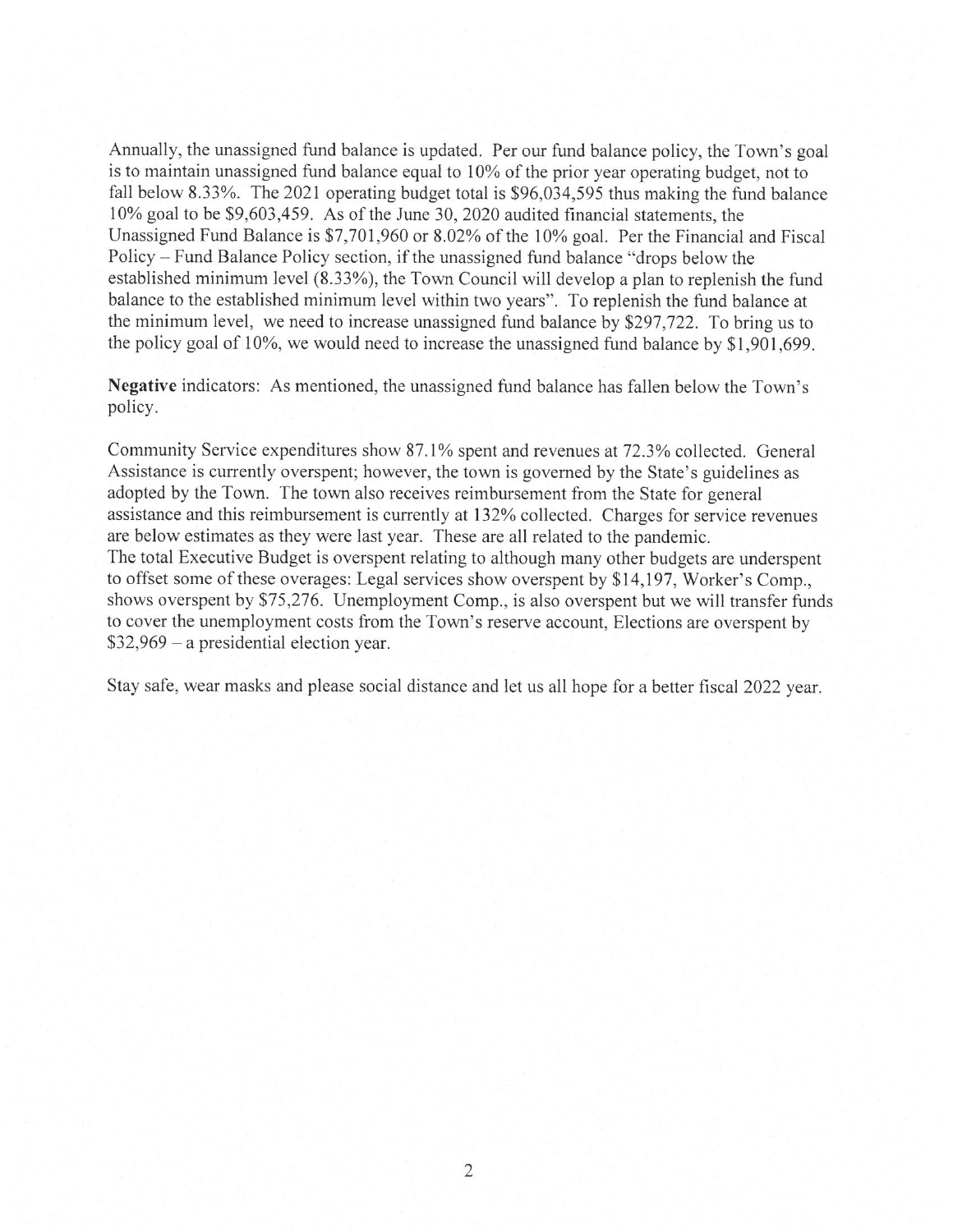# **TOWN OF SCARBOROUGH TOWN GENERAL FUND BALANCE SHEET**

|                                           | June 30, 2021 | June 30, 2020           | <b>Variance</b> |
|-------------------------------------------|---------------|-------------------------|-----------------|
| <b>ASSETS</b>                             |               |                         |                 |
| Cash                                      | 23,288,646    | 18,356,397              | 4,932,249       |
| <b>Taxes Receivable</b>                   | 934,158       | 1,101,890               | (167, 732)      |
| <b>Accts Receivable</b>                   | (81,710)      | 327,159                 | (408, 869)      |
| Due From Other Funds                      | 2,238,689     | 2,561,069               | (322, 380)      |
| Inventories                               | 31,401        | 27,679                  | 3,722           |
| <b>Total Assets and Outflows</b>          | 26,411,184    | $\overline{22,}374,194$ | 4,036,990       |
| <b>LIABILITIES</b>                        |               |                         |                 |
| <b>Accounts Payables</b>                  | 3,150,102     | 2,510,018               | 640,084         |
| <b>Accrued Payroll</b>                    | 5,925,742     | 5,000,331               | 925,411         |
| Prepaid Items                             | 5,372         | 345                     | 5,026           |
| <b>Deferred Tax Revenues</b>              | 917,570       | 913,993                 | 3,577           |
| <b>Taxes Collected In Advance</b>         | 68,886        | 70,639                  | (1,752)         |
| <b>Total Liabilitites and Inflows</b>     | 10,067,672    | 8,495,327               | 1,572,345       |
| <b>FUND BALANCE</b>                       |               |                         |                 |
| <b>Fund Balance Unrestricted</b>          | 8,409,195     | 8,766,643               | (357, 447)      |
| <b>Fund Balance Restricted</b>            | 6,645,698     | 5,070,810               | 1,574,889       |
| <b>Fuel Inventory Reserve</b>             | 31,401        | 27,679                  | 3,722           |
| <b>Actual Revenues</b>                    | 140,622,090   | 88,414,053              | 52,208,038      |
| <b>Actual Expenditures</b>                | 139,364,873   | 88,400,317              | 50,964,556      |
| <b>Fund Balance</b>                       | 16,343,512    | 13,878,867              | 2,464,645       |
| <b>Total Liabilities and Fund Balance</b> | 26,411,184    | 22,374,194              | 4,036,990       |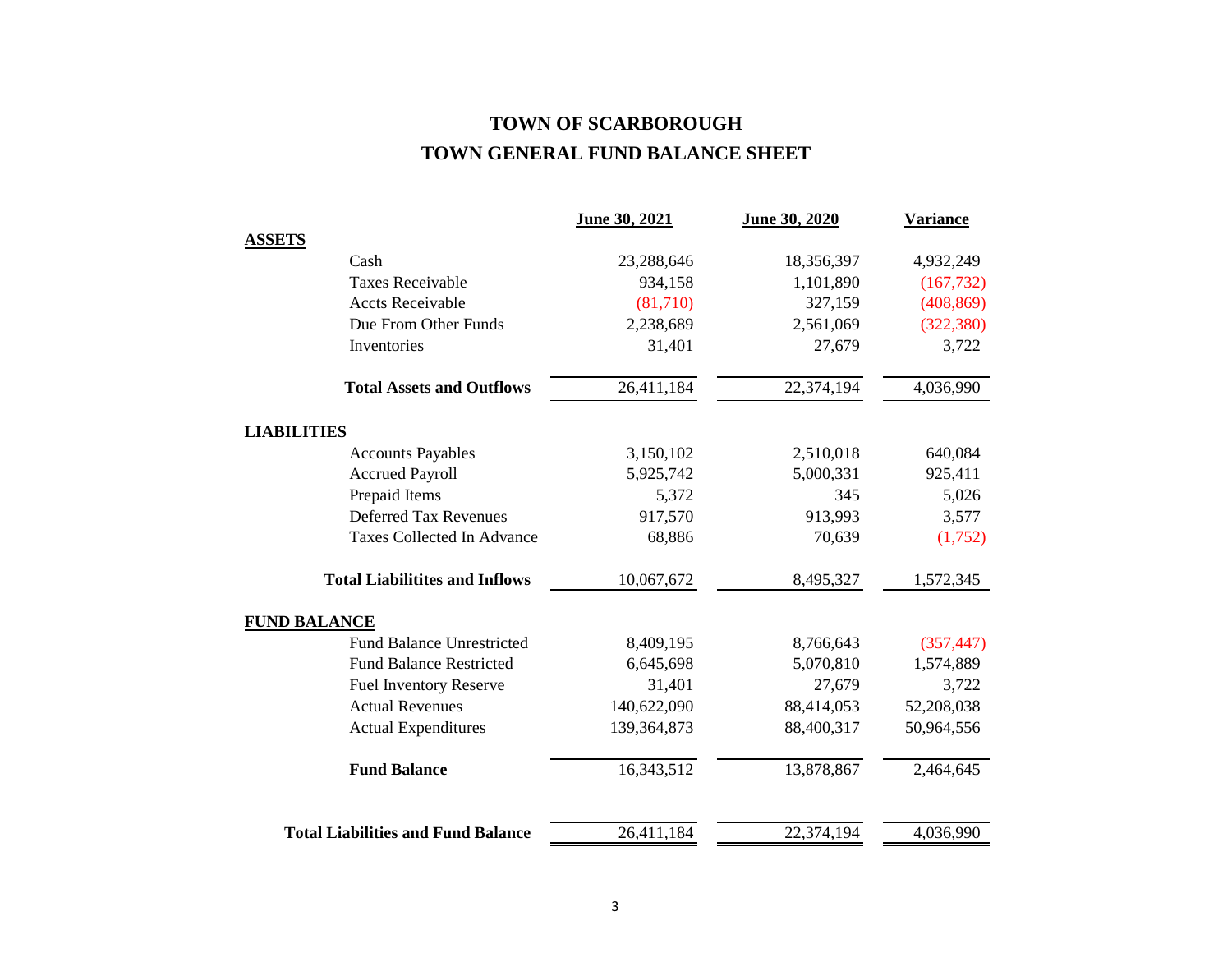#### **Town of Scarborough Comparative Year To Date Expenditures**

|                                               | (21, 361)            |                 |             |                      |                 |             |
|-----------------------------------------------|----------------------|-----------------|-------------|----------------------|-----------------|-------------|
|                                               | 6/30/2021            |                 |             | 6/30/2020            |                 |             |
|                                               | <b>Revised</b>       | <b>YTD</b>      | Percent     | <b>Revised</b>       | <b>YTD</b>      | Percent     |
| 1100 General Fund                             | <b>Appropriation</b> | <b>Expended</b> | <b>Used</b> | <b>Appropriation</b> | <b>Expended</b> | <b>Used</b> |
| 55 Legislative                                | 11,573               | 8,885           | 76.8%       | 11,573               | 11,367          | 75.0%       |
| 56 Executive                                  | 3,175,530            | 3,196,890       | 100.7%      | 2,751,195            | 3,120,566       | 113.5%      |
| 57 Finance                                    | 1,145,261            | 1,090,392       | 95.4%       | 1,146,953            | 1,060,983       | 92.7%       |
| 58 Management Information Systems             | 1,394,461            | 1,295,703       | 93.7%       | 1,459,862            | 1,335,054       | 91.6%       |
| 59 Planning                                   | 1,026,692            | 933,837         | 91.2%       | 1,107,322            | 981,987         | 88.9%       |
| 62 Community Services                         | 2,127,738            | 1,851,520       | 87.1%       | 2,615,535            | 2,156,089       | 82.4%       |
| 63 Library                                    | 1,132,963            | 1,132,963       | 100.0%      | 1,164,166            | 1,164,166       | 100.0%      |
| 66 Public Health & Welfare                    | 86,076               | 136,270         | 158.3%      | 33,633               | 92,637          | 275.4%      |
| 68 SEDCo                                      | 244,046              | 227,227         | 93.1%       | 246,644              | 228,565         | 92.7%       |
| <b>71 Fire Services</b>                       | 5,777,278            | 5,491,073       | 96.0%       | 5,643,939            | 5,220,003       | 92.6%       |
| 72 Police Services                            | 7,088,141            | 6,659,448       | 94.1%       | 7,210,338            | 6,593,632       | 91.5%       |
| 81 Public Works                               | 6,915,273            | 6,327,186       | 93.9%       | 6,947,868            | 6,262,309       | 90.8%       |
| 85 Debt                                       | 6,482,918            | 54,872,095      | 846.4%      | 6,145,997            | 6,210,552       | 101.1%      |
| 91 County Tax                                 | 3,188,519            | 3,188,519       | 100.0%      | 2,956,659            | 2,956,659       | 100.0%      |
| 94 Capital Equipment                          | 1,546,736            | 1,331,203       | 99.1%       | 2,375,819            | 1,215,505       | 51.4%       |
| 97 Other                                      | 1,864,341            | 1,127,066       | 60.5%       | 1,371,129            | 841,030         | 61.3%       |
| <b>Total General Fund Expenditures</b>        | 43,207,546           | 88,941,543      | 206.9%      | 43,188,632           | 39,451,104      | 91.5%       |
| Fund 7150 Adult Education                     | 194,558              | 123,444         | 63.4%       | 202,311              | 181,487         | 89.7%       |
| Fund 7100 Total School General Fund           | 53, 312, 138         | 50,299,886      | 94.4%       | 51,426,993           | 48,770,413      | 94.8%       |
| <b>Total School General Fund Expenditures</b> | 53,506,696           | 50,423,330      | 94.2%       | 51,629,304           | 48,951,900      | 94.8%       |
| <b>Grand Total</b>                            | 96,714,242           | 139,364,873     | 144.6%      | 94,817,936           | 88,403,004      | 93.3%       |

#### **12 Months = 100.00%**

#### **NOTES:**

**Overall:** Non-union furloughed time (avg 20 hrs/week) ended July 24, 2020.

**Overall:** COLA adjustment for non-union staff took effect on Jan. 1, 2021 - normally adjusted in July.

**Overall:** Not all year end transfers have been made.

**58:** MIS Staffing changes - unfilled position recently filled

**62:** Community Services: Reduction in programs due to COVID

**66:** Public Assistance: Increase in GA housing costs.

**85:** Debt - including cost of issuance on Advance Refunding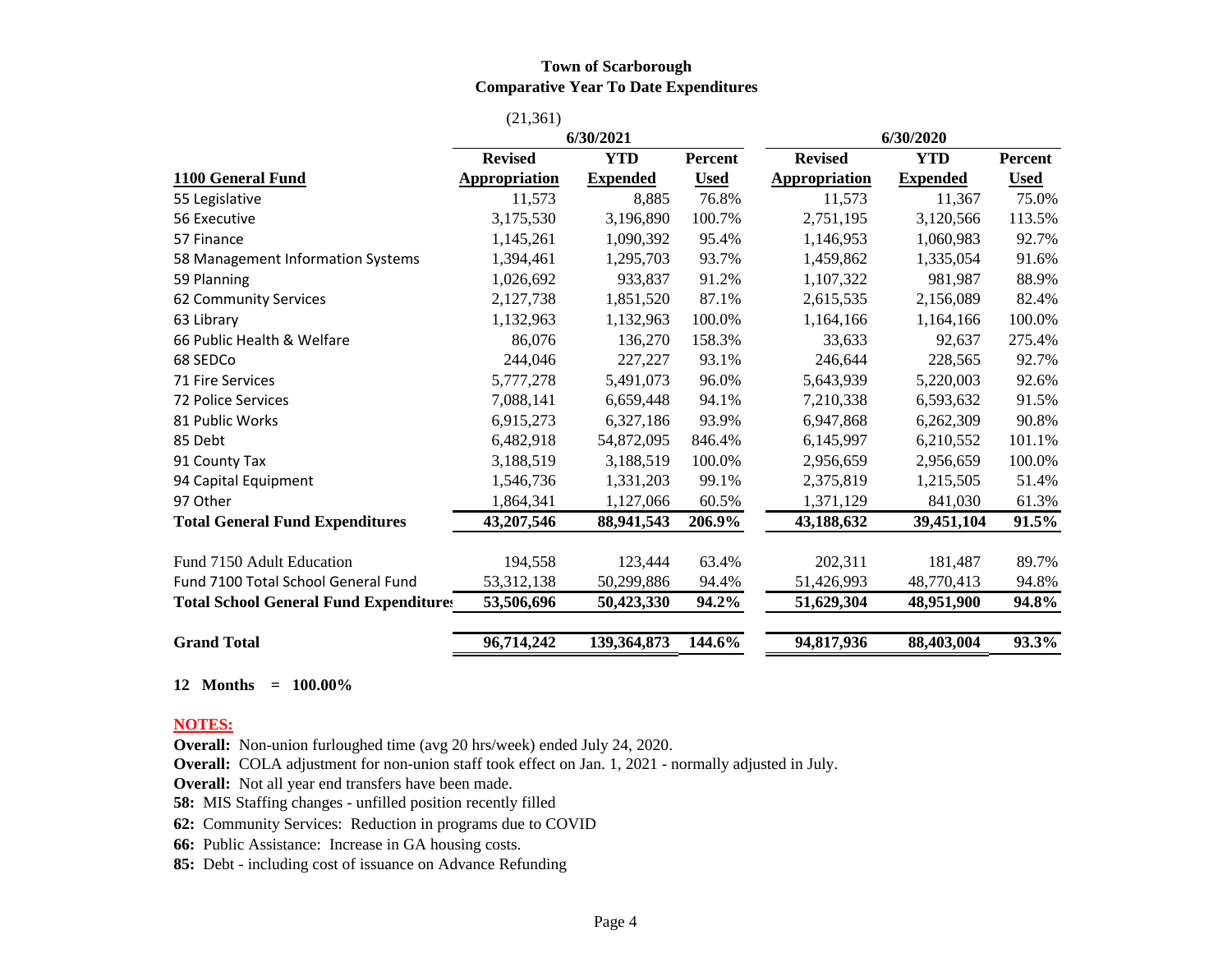## **Town of Scarborough Comparative Year To Date Revenues**

|                                            | 6/30/2021        |                   |                  |                                                   | 6/30/2020         |                  |
|--------------------------------------------|------------------|-------------------|------------------|---------------------------------------------------|-------------------|------------------|
|                                            | <b>Revised</b>   |                   |                  | <b>Revised</b>                                    |                   |                  |
|                                            | <b>Estimated</b> | <b>Actual YTD</b> | $\frac{6}{6}$    | <b>Estimated</b>                                  | <b>Actual YTD</b> | $\frac{6}{6}$    |
| 1100 General Fund                          | <b>Revenue</b>   | Revenue           | <b>Collected</b> | <b>Revenue</b>                                    | <b>Revenue</b>    | <b>Collected</b> |
| 90 Taxes                                   | 27,335,611       | 28,142,475        | 103.0%           | 27,483,464                                        | 26,801,711        | 97.5%            |
| 91 Interest On Delinquent Taxes            | 97,500           | 66,326            | 68.0%            | 97,500                                            | 90,150            | 92.5%            |
| 92 Licenses And Permits                    | 794,880          | 1,068,273         | 134.4%           | 699,480                                           | 735,354           | 105.1%           |
| 93 Intergovernmental Revenues              | 4,476,411        | 4,179,005         | 93.4%            | 3,406,016                                         | 3,258,115         | 95.7%            |
| 94 Charge For Services                     | 6,515,892        | 5,094,194         | 78.2%            | 6,639,097                                         | 5,241,614         | 79.0%            |
| 95 Fines Forfeits And Assessments          | 87,700           | 108,569           | 123.8%           | 71,000                                            | 97,222            | 136.9%           |
| 96 Miscellaneous Revenues                  | 767,719          | 6,511,452         | 848.2%           | 823,848                                           | 533,333           | 64.7%            |
| 99 Other Financing Sources                 | 3,074,711        | 42,912,191        | 1395.6%          | 3,628,175                                         | 634,608           | 17.5%            |
| <b>Total General Fund Revenues</b>         | 43,150,425       | 88,082,485        | 204.1%           | 42,848,580                                        | 37,392,107        | 87.3%            |
| Fund 7150 Adult Education                  | 194,558          | 164,348           | 84.5%            | 202,311                                           | 168,586           | 83.3%            |
| Fund 7100 Total School General Fund        | 53, 311, 243     | 52, 375, 258      | 98.2%            | 51,426,993                                        | 50,853,359        | 98.9%            |
| <b>Total School General Fund Revenues</b>  | 53,505,801       | 52,539,606        | 98.2%            | 51,629,304                                        | 51,021,945        | 98.8%            |
| <b>Grand Total</b>                         | 96,656,226       | 140,622,090       | 145.5%           | 94,477,884                                        | 88,414,053        | 93.6%            |
| <b>Property Taxes Collected:</b><br>99.24% |                  |                   |                  | FY2020 Property Taxes Collected June 2020: 98.83% |                   |                  |
| Collections as of 07-31-2021:<br>99.31%    |                  |                   |                  | FY2019 Property Taxes Collected June 2019: 99.02% |                   |                  |
| $= 100.00\%$<br>12 Months                  |                  |                   |                  | FY2018 Property Taxes Collected June 2018: 99.10% |                   |                  |
|                                            |                  |                   |                  | FY2017 Property Taxes Collected June 2017: 99.15% |                   |                  |

## **NOTES:**

**90:** Property taxes are recorded as revenue when the bills are issued. Excise taxes are above estimates by \$1,140,356.

**91:** Interest rate decreased to 8% for unpaid property taxes as set by the State. Scarborough set our rate at 5%,

**92:** Licenses & Permits: Electrical, Building & Plumbing Rev are all above estimates in FY21. Marijuana licenses are above estimates by \$13,65

**93:** Intergovernmental Revenues: Final Homestead revenues not yet received. State Rev Sharing is \$441,874 over collected at year end.

**94:** Charge for Services: Comm Service summer programs and child care are below estimates. (Due to Covid Restrictions)

**95:** Fines & Forfeits: Parking and False Alarm Violations have exceeded estimates

**96:** Includes premium on advanced refunding.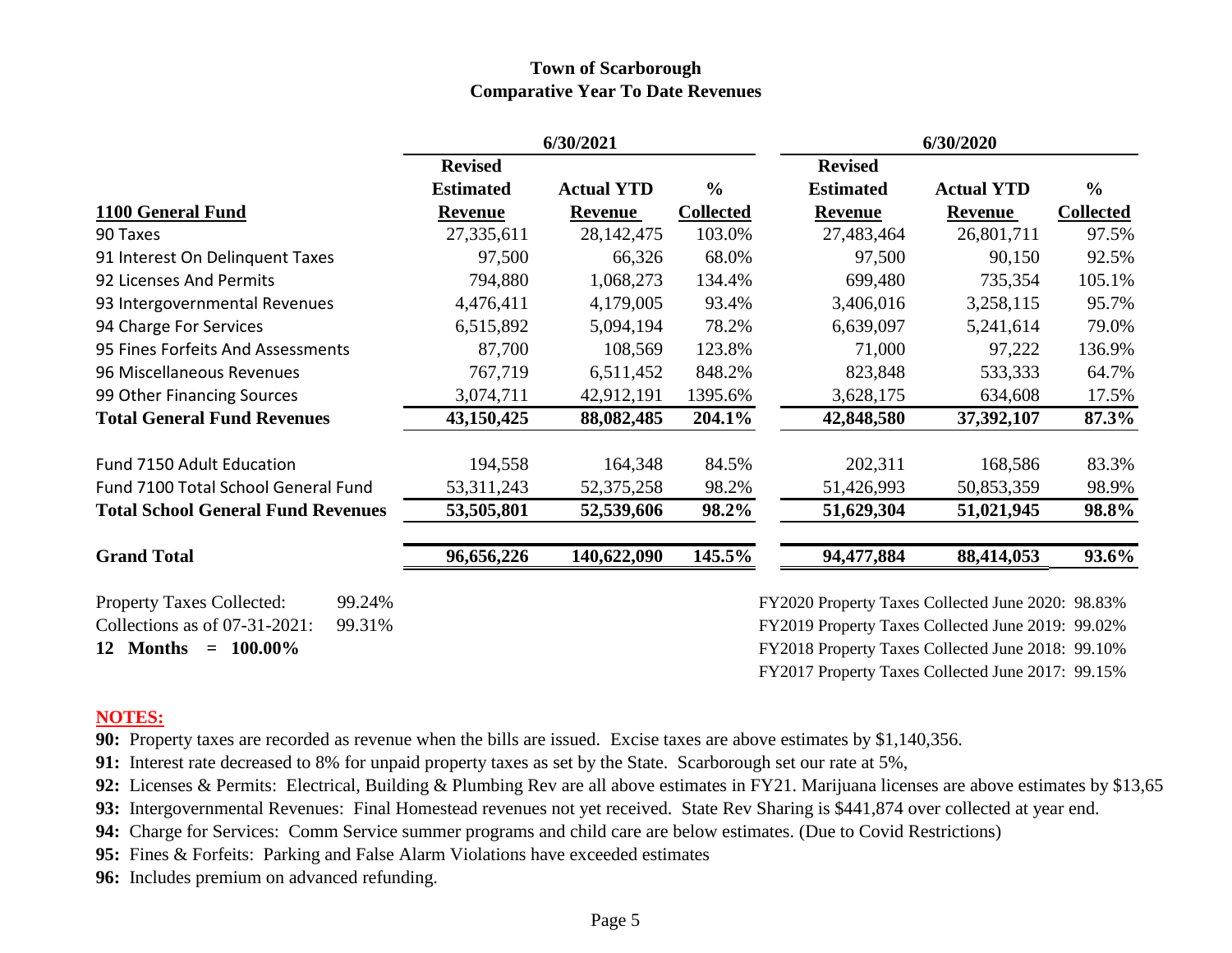#### **Town of Scarborough Year To Date Expenditures Through June 30, 2021 - Unaudited**

|                                              | Original      | <b>Revised</b> | <b>YTD</b>      |        | <b>Available</b> | <b>Percent</b> |
|----------------------------------------------|---------------|----------------|-----------------|--------|------------------|----------------|
| <b>Other Town Fund Expenditures</b>          | Appropriation | <b>Budget</b>  | <b>Expended</b> | Encumb | <b>Budget</b>    | <b>Used</b>    |
| Fund 1200 Total Special Revenue Fund         |               |                | 5,660,242       | 21,188 | (5,681,430)      | 100.0%         |
| Fund 1300 Total Capital Projects Fund        |               |                | 494,177         |        | (494, 177)       | 100.0%         |
| Fund 1310 Total Capital Projects Fund        | 867,000       | 867,000        | 1,210,948       |        | (343,948)        | 139.7%         |
| Fund 1500 Total Cemetery Permanent Fund      |               |                |                 |        |                  | $0.0\%$        |
| <b>Total Town Other Fund Exp</b>             | 867,000       | 867,000        | 7,365,368       | 21,188 | (6,519,555)      | 852.0%         |
|                                              |               |                |                 |        |                  |                |
| <b>Other School Fund Expenditures</b>        |               |                |                 |        |                  |                |
| Fund 72xx Total School Special Revenue Fund  |               |                | 5,447,319       |        | (5,447,319)      | 100.0%         |
| Fund 7300 Total School Capital Projects Fund | 100,000       | 100,000        |                 |        | 100,000          | $0.0\%$        |
| Fund 7400 Total School Capital Projects Fund | 1,713,212     | 1,713,212      | 1,223,672       | 3,051  | 486,489          | 71.6%          |
| Fund 7600 Total School Nutrition Program     | 1,777,105     | 1,777,105      | 1,411,786       |        | 365,319          | 79.4%          |
| Fund 7800 Total School Scholarship Funds     |               |                | 4,500           |        | (4,500)          | 100.0%         |
| <b>Total School Other Fund Exp</b>           | 3,590,317     | 3,590,317      | 8,087,276       | 3,051  | (4,500,010)      | 225.3%         |

### **Year To Date Revenues Through June 30, 2021 - Unaudited**

|                                              | Original               | <b>Revised</b>        |                     |                      |                  |
|----------------------------------------------|------------------------|-----------------------|---------------------|----------------------|------------------|
|                                              | <b>Estimated</b>       | <b>Estimated</b>      | <b>Actual YTD</b>   | Remaining            | $\frac{0}{0}$    |
| <b>Other Town Fund Revenues</b>              | Revenue                | <b>Revenue</b>        | Revenue             | <b>Revenue</b>       | <b>Collected</b> |
| Fund 1200 Total Special Revenue Fund         |                        |                       | 5,845,743           | (5,845,743)          | 100.0%           |
| Fund 1300 Total Capital Projects Fund        |                        |                       | 54,394              | (54, 394)            | 100.0%           |
| Fund 1310 Total Capital Projects Fund        | 867,000                | 867,000               | 2,221,625           | (1,354,625)          | 256.2%           |
| Fund 1500 Total Cemetery Permanent Fund      |                        |                       | 1,851               | (1, 851)             | 100.0%           |
| <b>Total Town Other Fund Rev</b>             | 867,000                | 867,000               | 8,123,612           | (7,256,612)          | 937.0%           |
| <b>Other School Fund Revenues</b>            |                        |                       |                     |                      |                  |
| Fund 72xx Total School Special Revenue Fund  |                        |                       | 4,840,042           | (4,840,042)          | 100.0%           |
| Fund 7300 Total School Capital Projects Fund | 100,000                | 100,000               | 100,005             | (5)                  | 100.0%           |
| Fund 7400 Total School Capital Projects Fund | 1,713,212              | 1,713,212             | 270,427             | 1,442,785            | 15.8%            |
| Fund 7600 Total School Nutrition Program     | 1,777,105              | 1,777,105             | 977,015             | 800,090              | 55.0%            |
| Fund 7800 Total School Scholarship Funds     |                        |                       | 1,477               | (1, 477)             | 100.0%           |
| <b>Total School Other Fund Rev</b>           | 3,590,317              | 3,590,317             | 6,188,966           | (2,598,649)          | 172.4%           |
|                                              | <b>Original Budget</b> | <b>Revised Budget</b> | <b>YTD Activity</b> | <b>Remaining Bal</b> | Percentage       |
| <b>Grand Totals Expenditures</b>             | 101,113,542.75         | 101,171,558.59        | 154,817,516.09      | (54, 128, 440.99)    | 153.5%           |
| <b>Grand Totals Revenues</b>                 | 101,113,542.75         | 101,113,542.75        | 154,934,668.41      | (53,821,125.66)      | 153.2%           |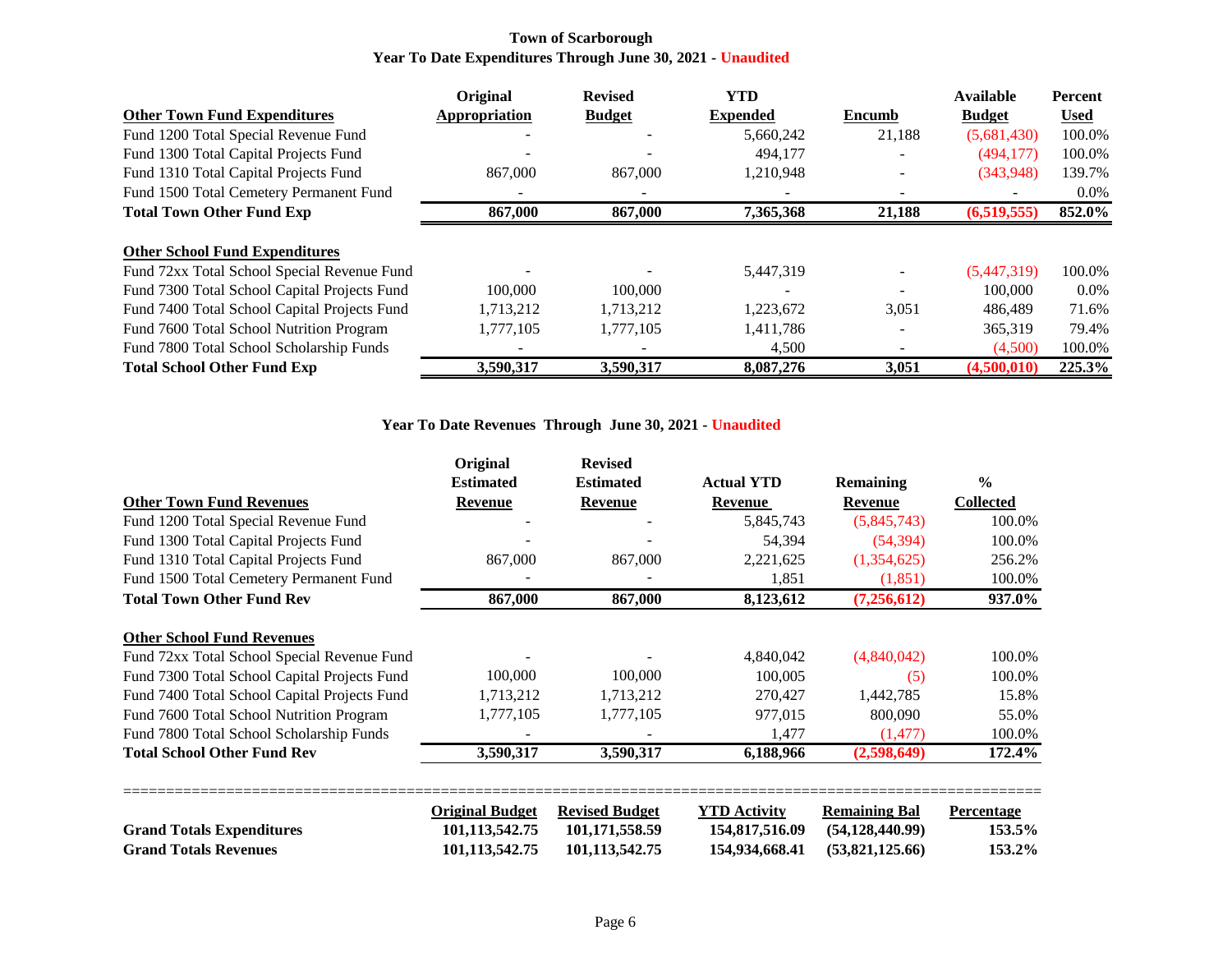## Town of Scarborough Year To Date Education Expenditures Through June 30, 2021 - Unaudited

|                                    | <b>Original</b> | <b>Revised</b> | <b>YTD</b>      |                          | <b>Available</b> | <b>Percent</b> |
|------------------------------------|-----------------|----------------|-----------------|--------------------------|------------------|----------------|
| <b>Education:</b>                  | Appropriation   | <b>Budget</b>  | <b>Expended</b> | <b>Encumb</b>            | <b>Budget</b>    | <b>Used</b>    |
| Regular instruction                | 32,894,838      | 32,902,338     | 31,289,477.83   | $\overline{\phantom{0}}$ | 1,612,860        | 95.1%          |
| Improvement of instruction         | 992,791         | 992,791        | 839,674.34      |                          | 153,117          | 84.6%          |
| Special services                   | 4,757,146       | 4,760,741      | 4,587,170.26    | 4,396.72                 | 169,174          | 96.4%          |
| General & special administration   | 279,295         | 279,295        | 268,323.38      |                          | 10,972           | 96.1%          |
| Board of education                 | 37,851          | 37,851         | 38,786.57       |                          | (936)            | 102.5%         |
| Office of the superintendent       | 754,591         | 754,591        | 682,729.97      |                          | 71,861           | 90.5%          |
| Business administration            | 2,291,654       | 2,291,654      | 2,251,037.76    |                          | 40,616           | 98.2%          |
| Transportation                     | 1,828,951       | 1,828,951      | 1,367,080.01    |                          | 461,871          | 74.7%          |
| Operation and maintenance of plant | 4,164,388       | 4,154,188      | 3,831,134.43    |                          | 323,054          | 92.2%          |
| <b>Adult Education</b>             | 194,558         | 194,558        | 123,443.95      |                          | 71,114           | 63.4%          |
| Food Service Allocation            |                 |                |                 |                          |                  | $0.0\%$        |
| Debt service                       | 5,309,738       | 5,309,738      | 5,144,471.53    |                          | 165,266          | 96.9%          |
| <b>Total Education</b>             | 53,505,801      | 53,506,696     | 50,423,330.03   | 4,396.72                 | 3,078,969.25     | 94.2%          |